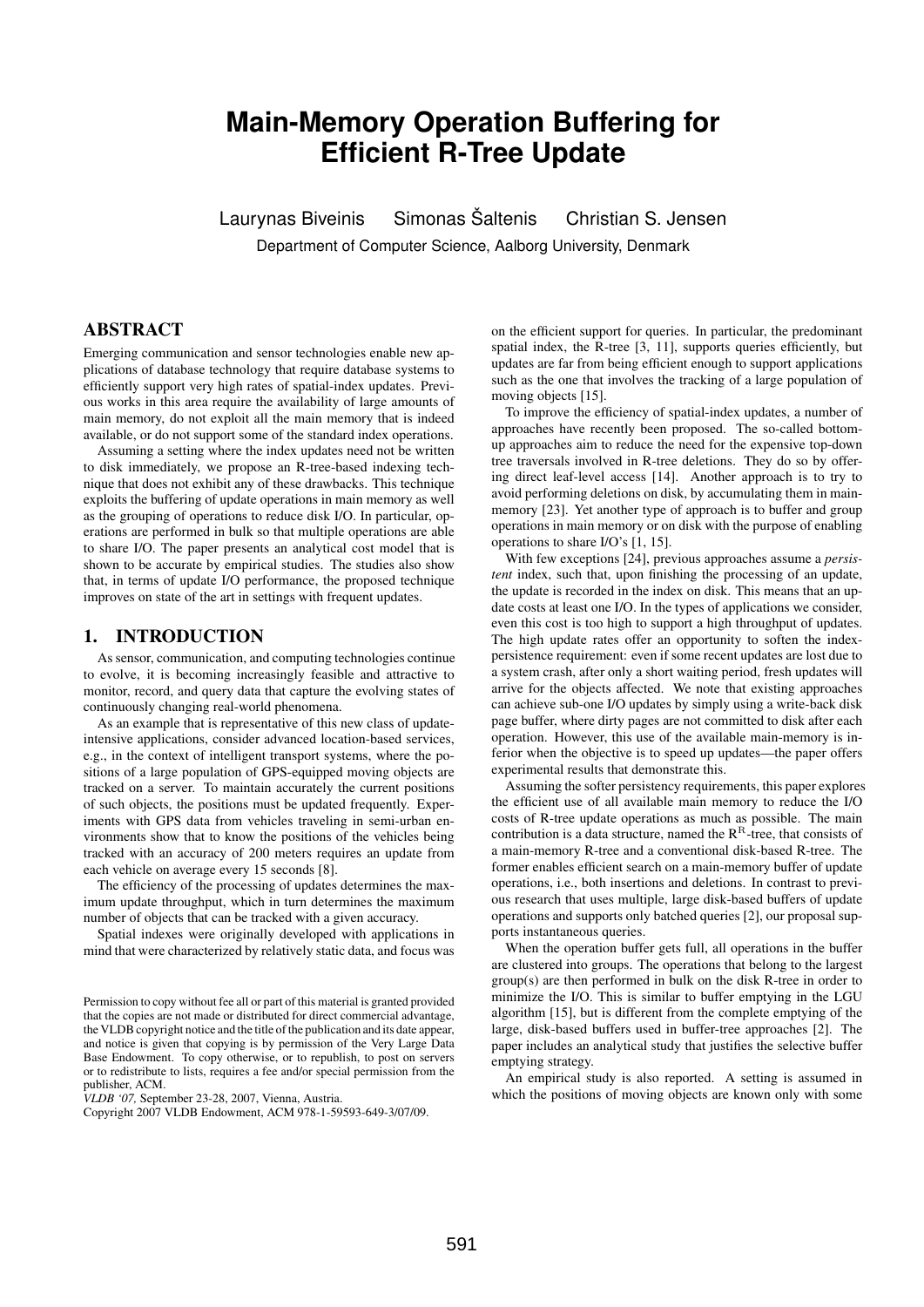predefined accuracy. Thus, a moving object issues an update when its current position deviates by the predefined accuracy from the position it reported most recently. This setting improves on those where accurate positions are assumed. The empirical study validates the analytical modeling, and it offers insights into the performance properties of the  $R^R$ -tree. In particular, the study shows that the  $R<sup>R</sup>$ -tree is able to significantly outperform an R-tree that uses an LRU buffer, which is the current state of the art. The study also shows that the  $R<sup>R</sup>$ -tree significantly outperforms a recent proposal for an update-efficient R-tree.

In contrast to previous research on I/O efficient update of R-trees, the  $R<sup>R</sup>$ -tree does not *require* some minimum amount of main memory to work. Thus, if no main memory is available, the  $\mathbb{R}^{\mathbb{R}}$ -tree works (largely) as a regular R-tree. If all data fits in main memory, the  $R^R$ -tree works as a main-memory R-tree. This behavior makes the proposal quite flexible.

Finally, because the R-tree heuristics are treated as black-boxes, the proposed approach is not limited to R-trees, but is easily extendible to the wider class of so-called grow-post trees, which includes variants of the R-tree [16].

The paper starts with a formulation of the problem setting in Section 2. The proposed data structure, algorithms, and their properties are described in Section 3, and a cost model is presented in Section 4. The results of an experimental evaluation are reported in Section 5. Section 6 then covers related work. Finally, Section 7 concludes and identifies directions for future research.

# 2. PROBLEM SETTING

# 2.1 Data And Update Operations

Consider a location-based service or fleet management application where a server tracks the current positions of a population of moving objects. It is a fundamental observation that, due to the discrete sampling of the movements and the inherent inaccuracy of positioning technologies, the positions of the objects cannot be known accurately at the server. Instead, the position of an object of may be assumed to be known with an accuracy  $thr_{o}$  [8, 21].

The inaccuracy was only recently taken into account in movingobject indexing research [12, 13]. In particular, two approaches may be used that take into account the inaccuracy of positions while still achieving perfect recall of queries, meaning that queries are guaranteed to return all qualifying objects, possibly in addition to false positives. With *data enlargement*, the position of an object o is represented by a circle with radius  $thr_o$ , which can be replaced by a bounding square for indexing purposes. With the less flexible *query enlargement*, a global maximum accuracy threshold thr is used, and each query region is enlarged according to this threshold.

We assume data enlargement; thus, the database stores pairs consisting of an object id,  $objId$ , and the object's current position,  $p$ , represented by a square, which as a special case can degenerate to a point. Such an  $\langle objId, p \rangle$  pair is termed an *identification tuple*.

We classify database update operations as object insertions, object deletions, and object updates. When an object reports its position for the first time, an insertion occurs: a new identification tuple  $\langle objId, p_{new} \rangle$  is inserted into the index. When an object stops being tracked by the system, a deletion occurs: the identification tuple  $\langle \text{objId}, p_{\text{old}} \rangle$  is deleted from the index. Updates are the most common operations in the workloads we consider. These consist of a pair of an index deletion and an index insertion that deletes the old identification tuple and inserts a new identification tuple:  $\langle \text{objId}, p_{\text{old}} \rangle$ <sup>-</sup>,  $\langle \text{objId}, p_{\text{new}} \rangle$ <sup>+</sup>, where "<sup>--</sup>" denotes a deletion and "<sup>+</sup>" denotes an insertion. In the following, we consider only indexlevel operations, so an (index) update operation denotes either an

insertion or a deletion.

To simplify the presentation, we assume that the sequences of operations are valid. Thus, the operations concerning an object *objId* come in the following order:  $\langle \text{objId}, p_1 \rangle^+$ ,  $\langle \text{objId}, p_1 \rangle^-$ ,  $\langle \textit{objId}, p_2 \rangle^+, \ldots, \langle \textit{objId}, p_{i-1} \rangle^-, \langle \textit{objId}, p_i \rangle^+.$ 

As mentioned in the introduction, we do not require the index to be fully persistent. It is assumed that after a crash, the index is rebuilt by waiting until the objects report their positions, which will happen in a relatively brief time interval in a scenario with frequent updates. Alternatively, the proposed index can be used as a secondary index on otherwise persistent data. The index can then be rebuilt from scratch in the event of a crash.

Although the proposed data structure supports the same queries as an R-tree, for brevity, we focus on range queries that, given a query rectangle, return all objects such that their true positions intersect the rectangle.

## 2.2 The R-Tree

The R-tree is a height-balanced tree [11]. Each node consists of a set of entries. The identification tuples are stored as entries in the leaf nodes. The objId values of these tuples may then be interpreted as pointers to additional data for the objects. Non-leaf node entries take the same form as the leaf-node entries, but an identifier now points to a tree node at the next level of the tree, and the position is a minimum bounding rectangle (MBR) that contains the (approximations of the) positions of all objects stored in the subtree pointed to.

The size of a node is that of a disk page. This size determines the maximum fan-out of the index, which is the maximum number of entries that fit in a node. The actual fan-out of any non-root node is between the maximum and some value that is no larger than the ceiling of the maximum divided by 2. The actual fan-out of the root is at least 2. The R-tree is equipped with update algorithms that ensure these properties. The algorithms eliminate underfull nodes and reinsert their entries, and they split overfull nodes.

Figure 1 shows an example of an R-tree that indexes the positions of 9 objects.



Figure 1: R-tree with maximum fanout 3, minimum fanout 2

The prototypical query supported by the R-tree is the range query: given a rectangle, this query retrieves all objects with positions that may overlap with this rectangle.

The  $R^*$ -tree [3] is a variant of the R-tree that has the same data structure as the R-tree but is equipped with update algorithms that render it more efficient than the R-tree.

# 3. DATA STRUCTURE AND ALGORITHMS

Section 3.1 introduces the data structure and its properties. Sections 3.2–3.6 describe the update algorithms and their subroutines, simultaneously proving selected properties. Section 3.7 illustrates the workings of these algorithms by means of an example. Finally, Section 3.8 covers range search.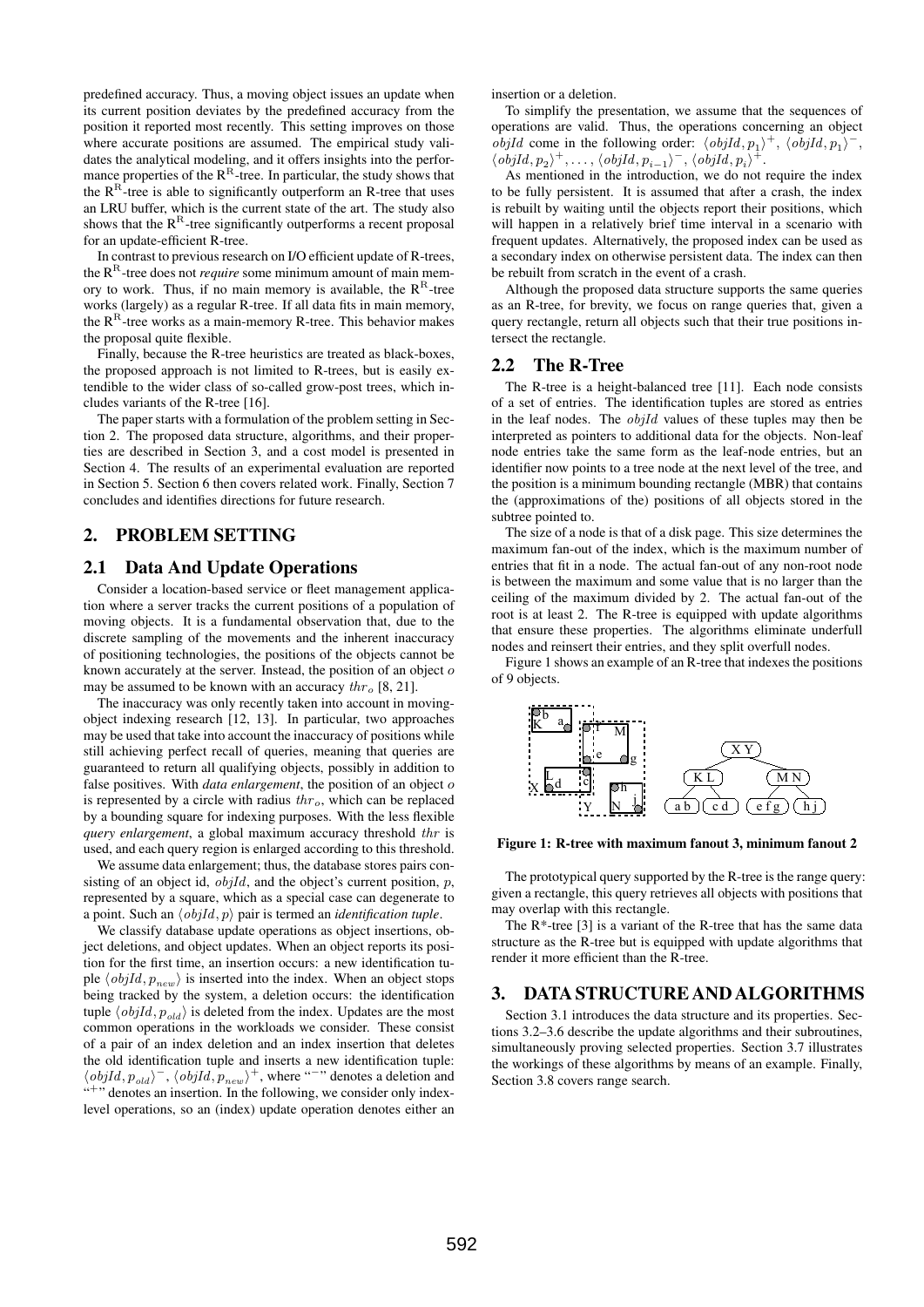# 3.1 The  $\mathbb{R}^n$ -Tree Data Structure

The  $R^R$ -tree data structure consists of two R-trees: a disk-based tree and an *operation-buffer* tree in main memory. The disk-based tree is a standard R-tree with the identification tuples introduced in Section 2 as leaf-node entries. In contrast, the operation-buffer tree stores operations yet to be performed on the disk-based tree. Its leaf-node entries thus consist of identification tuples augmented with *deletion flags* that indicate whether an entry represents an insertion or a deletion. In the following, if not specified otherwise, the terms *entry* and *node* refer to entries and nodes of the disk-based R-tree.

The operation buffer has room for  $C_{max}$  pending insertion and deletion operations, and the current number of operations in the buffer is denoted by  $C, C \leq C_{max}$ . Since flushing of the operation buffer to the disk-based tree is done only at certain points in time, the buffer might contain operations that invalidate some of the data in the disk tree. The property below characterizes the relation between the data on disk and the operations in the buffer. We use  $\omega_d$  to denote a data entry in the disk-based R-tree, and  $\omega_m^+$  ( $\omega_m^-$ ) to denote a corresponding insertion (deletion) operation in the mainmemory operation buffer.

*Property 1.* For any given identification tuple  $\omega = \langle objId, p \rangle$ from the sequence of operations, exactly one of the following four cases is true at any given time. If the last operation concerning  $\omega$  was a deletion, (1) there is no  $\omega_d$ , no  $\omega_m^+$ , and no  $\omega_m^-$ , or (2) there is a  $\omega_d$  and an  $\omega_m^-$ . If the last operation concerning  $\omega$  was an insertion, (3) there is no  $\omega_d$ , but there is an  $\omega_m^+$ , or (4) there is an  $\omega_d$ , and there is no  $\omega_m^+$  and no  $\omega_m^-$ .

Note that if no operations concerning  $\omega$  have yet been performed, case 1 of the property holds trivially.

Figure 2 illustrates the four cases and the possible transitions between them. While the operation buffer is a main-memory Rtree, for simplicity, it is depicted as a list in figures. Also note that Property 1 is not formulated with respect to  $objId$  or p alone. There may naturally exist several objects in the index that share the same location (equal  $p$  values). Further, several obsolete locations for the



Figure 2: Possible states of the index for the  $\langle id, p \rangle$  tuple

same object (equal *objId* values) might be recorded in the index together with the object's current location. This case is illustrated in the bottom-right corner of the figure, where  $p'$  is the current position of the object  $id$  and  $p$  is an old position.

#### 3.2 Insertion and Deletion Operations

Insertions and deletions are implemented by the same UPDATE algorithm, using the  $delFlag$  parameter to distinguish the two types

of operations (see Algorithm 1). This algorithm first checks whether the operation buffer  $(buf)$  has room for the current update operation and empties part of the buffer if necessary (EMPTYBUFFER). Then it checks if the opposite operation already exists in the buffer by querying it. An opposite operation is defined as the operation with the same  $p$  and  $objId$ , but with the opposite deletion flag value. If such an operation is found, the previous operation is removed from the buffer and the incoming operation is ignored. We call this an

| <b>Algorithm 1</b> The UPDATE algorithm                           |
|-------------------------------------------------------------------|
| UPDATE(objId, p, dellFlag)                                        |
| <b>if</b> but is full                                             |
| then EMPTYBUFFER                                                  |
| $oppositeEntry \leftarrow \langle objId, p, \neg delFlag \rangle$ |
| <b>if</b> buf.exists( <i>oppositeEntry</i> )<br>4                 |
| <b>then</b> buf.remove(oppositeEntry)<br>5                        |
| else $buf.inset(\langle objId, p, delFlag \rangle)$<br>6          |
|                                                                   |

*annihilation*. Otherwise, if the opposite operation is not found, the incoming operation is inserted into the operation buffer.

The lemma that follows implies that the annihilation algorithm is correct with respect to Property 1.

LEMMA 1. *Property 1 holds after invocation of the* UPDATE *algorithm if* C < Cmax *holds as a precondition (the buffer is not full and* EMPTYBUFFER *is not called).*

PROOF. Proof by induction. In the case of a newly created, empty tree, Property 1 holds trivially. Assume that Property 1 holds before an UPDATE. Next assume that we are about to perform an insertion for  $\omega = \langle objId, p \rangle$ . This means that the most recent update for  $\omega$  was a deletion or this is the first insertion for  $\omega$ . As illustrated in Figure 2, the index is then either in state 1 or in state 2. If it is in state 1, processing an insertion is trivial: it is added to the buffer, transforming the index into state 3.

Processing  $\omega^+$  when the index is in state 2 yields a relatively rare case of annihilation. For example, this may occur when a stationary object repeatedly sends updates. In this case, an insertion arrives when there is already a deletion in the buffer for the same object at the same position. The annihilation removes both operations, transforming the tree into state 4:  $\{\omega_a, \omega_m^-\} + \omega^+ = \omega_a$ .

If the processed operation is a deletion then the most recent update was an insertion and the index is either in state 3 or in state 4.

In state 3, processing  $\omega^-$  results in the most common case of annihilation, transforming the state of the structure into state 1:  $\omega_m^+ + \omega^- = \emptyset.$ 

Finally, in state 4,  $\omega^-$  is simply added to the buffer, transforming the index into state 2:  $\omega_d + \omega^{\bar{-}} = {\omega_d, \omega_m^-\}.$ 

While the annihilation in state 3 is intuitive, to better understand the intuition of annihilation in state 2, consider what would happen if the involved operations were allowed to complete on the disk tree one by one. The deletion from the buffer first removes the data from the tree; then, later, the insertion creates an entry that is identical to the one removed. The combined effect is that the tree transforms into state 4, the effect of which is identical to that of the annihilation.

### 3.3 EmptyBuffer Algorithm

The EMPTYBUFFER algorithm, presented in Algorithm  $2<sup>1</sup>$ , is responsible for committing some of the operations in the buffer to

<sup>1</sup>For brevity, we do not distinguish between nodes and entries pointing to these nodes in the pseudo code descriptions of the algorithms. Consequently, all MBR update and node reading and writing operations are implicit.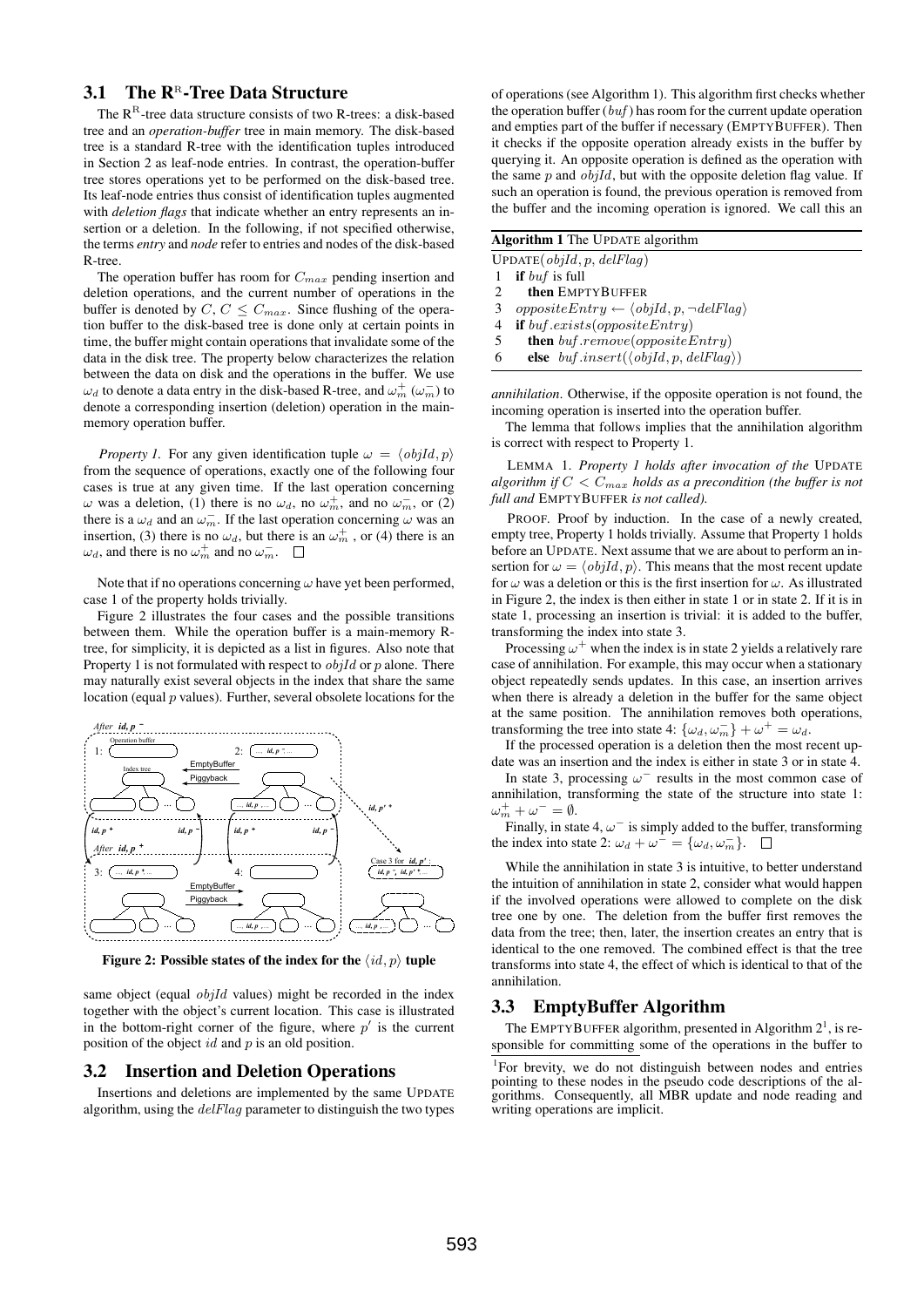disk. Note that although all operations are removed from the buffer in line 2 of the pseudo code, some of them are usually put back into the buffer in the GROUPUPDATE algorithm, described in Section 3.4. In addition, with the appropriate bookkeeping, the implementation of the algorithm needs not materialize the *opList* as is done in the pseudo code.

| <b>Algorithm 2</b> The EMPTYBUFFER algorithm |                                                             |  |
|----------------------------------------------|-------------------------------------------------------------|--|
| EMPTYBUFFER()                                |                                                             |  |
|                                              | $opList \leftarrow \text{buf}.GetAllOperations$             |  |
| 2                                            | buf.remove(opList)                                          |  |
| 3                                            | $sibling \leftarrow$ GROUPUPDATE(rootNode, opList)          |  |
| 4                                            | while $ sibling  > 1$                                       |  |
|                                              | <b>do</b> $rootNode \leftarrow newNodeWithEntries(sibling)$ |  |
| 6                                            | $sibling \leftarrow$ GROUPSPLIT( $rootNode$ )               |  |
|                                              |                                                             |  |

The GROUPUPDATE algorithm performs the argument operations on the root node of the disk tree and returns a set of root-level sibling nodes, i.e., subtrees of the same height as the disk tree, including the original root. If this set contains other nodes than the original root, the tree is grown by creating a new root. It is possible that there were so many sibling entries that the new root overflows. In that case, the new root is split, which grows the tree further.

The GROUPSPLIT algorithm used in line 6 (and as a subroutine of GROUPUPDATE) checks whether the node is overflowing. If not, it returns the original node; otherwise, the node is repeatedly split by the regular R\*-tree split algorithm [3] until none of the resulting nodes are overflowing, in which case all the nodes created are returned. Although more advanced implementations of GROUP-SPLIT are possible [6], we do not consider them. This is because the node is usually split no more than once, as the number of buffer entries processed is typically a small fraction of the size of the tree disk.

# 3.4 GroupUpdate Algorithm

The GROUPUPDATE, presented in Algorithm 3, is the core of the proposed indexing technique. It executes the specified operation list (a sublist of the operations formerly present in the buffer) on the specified subtree.

| GROUPUPDATE(node, opList)                                        |
|------------------------------------------------------------------|
| <b>if</b> node is leaf<br>1                                      |
| then EXECUTEENTRIES(node, opList)<br>2                           |
| 3<br>else $pushG \leftarrow \text{GETPUSHDOWNOPS}(opList, node)$ |
| 4<br>$recgroup \leftarrow false$                                 |
| 5<br>for each $\langle child, opSublist \rangle$ in $pushG$      |
| 6<br><b>do if</b> regroup                                        |
| 7<br><b>then return</b> GROUPUPDATE( <i>node</i> , $pushG$ )     |
| 8<br>$pushG \leftarrow pushG \setminus opSublist$                |
| $node$ .remove $\left( child\right)$<br>9                        |
| $newCh \leftarrow$ GROUPUPDATE( <i>child, opSublist</i> )<br>10  |
| <b>if</b> $newCh = \{newChild\}$<br>11                           |
| 12<br><b>then</b> regroup                                        |
| $\leftarrow$ INTEGRATECHILD(node, new Child)<br>13               |
| else $node.add(newChildren)$<br>14                               |
| <b>if</b> $ node  = 1$ and node is non-leaf<br>15                |
| <b>then</b> $node \leftarrow node[1]$<br>16                      |
| <b>return</b> GROUPSPLIT $(node)$<br>17                          |
|                                                                  |

If the subtree is a leaf node then the operation list is executed on the node trivially by means of EXECUTEENTRIES, which just adds insertion entries to the node and removes existing entries matched by deletion entries. If the subtree is rooted at a non-leaf node, GET-PUSHDOWNOPS returns a mapping from its child nodes to the individual operation sublists that should be executed on these nodes. As will be discussed later, some of the operations from *opList* can also be put back into the buffer and are thus not processed during this buffer emptying.

Each mapping in  $pushG$  is then executed in turn by a recursive GROUPUPDATE call (line 10). This results in a list of new child nodes in newCh. The rest of the algorithm is concerned with integrating these nodes into the tree. In the simplest case, there are two or more such nodes. Their entries are trivially added to the current node. If only one child node is returned, further and more complicated treatment may be necessary in case the child is underfull or has shrunk in height. This is handled by INTEGRATE-CHILD and is discussed in the next section. This algorithm may change other sibling child entries, invalidating the remaining, nonprocessed mappings in  $pushG$ . This is signaled by the regroup flag, which forces a restart of GROUPUPDATE. It is guaranteed that at least one mapping is completed before such a restart can occur; thus, the algorithm is guaranteed to terminate.

After performing all the operations, the current node might contain only one entry, in which case it is replaced by its child in the tree, thus shrinking the tree in height. The node may also end up overfull. It is then passed to GROUPSPLIT, which returns a list of non-overflowing nodes. This list is returned as the result of the algorithm.

The next lemma states that the UPDATE algorithm complies with Property 1 when EMPTYBUFFER is called. The proof assumes that those operations that reach the leaves of the disk tree are correctly routed there by the GETPUSHDOWNOPS algorithm.

LEMMA 2. *Property 1 holds after invocation of the* UPDATE *algorithm if*  $C = C_{max}$  *holds as a precondition (the buffer is full).* 

PROOF. According to the Lemma 1, Property 1 holds as a precondition. For every identification pair  $\omega$  that is contained in the buffer, the tree might be in either state 2 or state 3. EMPTYBUFFER will either leave the  $\omega$  in the buffer, or the operation will be performed correctly on the disk tree and removed from the buffer. In the latter case, the index will move from state 2 to state 1, or from state 3 to state 4 (see Figure 2). After buffer emptying, the incoming operation will be processed as in Lemma 1.  $\square$ 

A consequence of Lemmas 1 and 2 is the following theorem. The proof is trivial and thus omitted.

THEOREM 1. *After invocation of the* UPDATE *algorithm, Property 1 holds.*

# 3.5 IntegrateChild Algorithm

The INTEGRATECHILD algorithm (Algorithm 4) is responsible for adding an arbitrarily-looking R-tree to the current node. Several cases must be handled. One case is where the root of the new tree is the only child of the current node. Then the current node is removed and the child node takes its place. More commonly, the root of the new tree has siblings in the current node and is either underfull or normal. The contents of an underfull node are merged into the sibling nodes by the MERGESUBTREES call, whereas a normal node is inserted into tree by INSERTSUBTREE, as discussed shortly.

Subroutines INSERTSUBTREE and MERGESUBTREES serve similar purpose—putting a subtree into the main tree—and have similar implementations. The principal difference is that INSERTSUB-TREE handles a subtree whose root is a normal (not underfull) node, whereas MERGESUBTREES handles the case of an underfull node.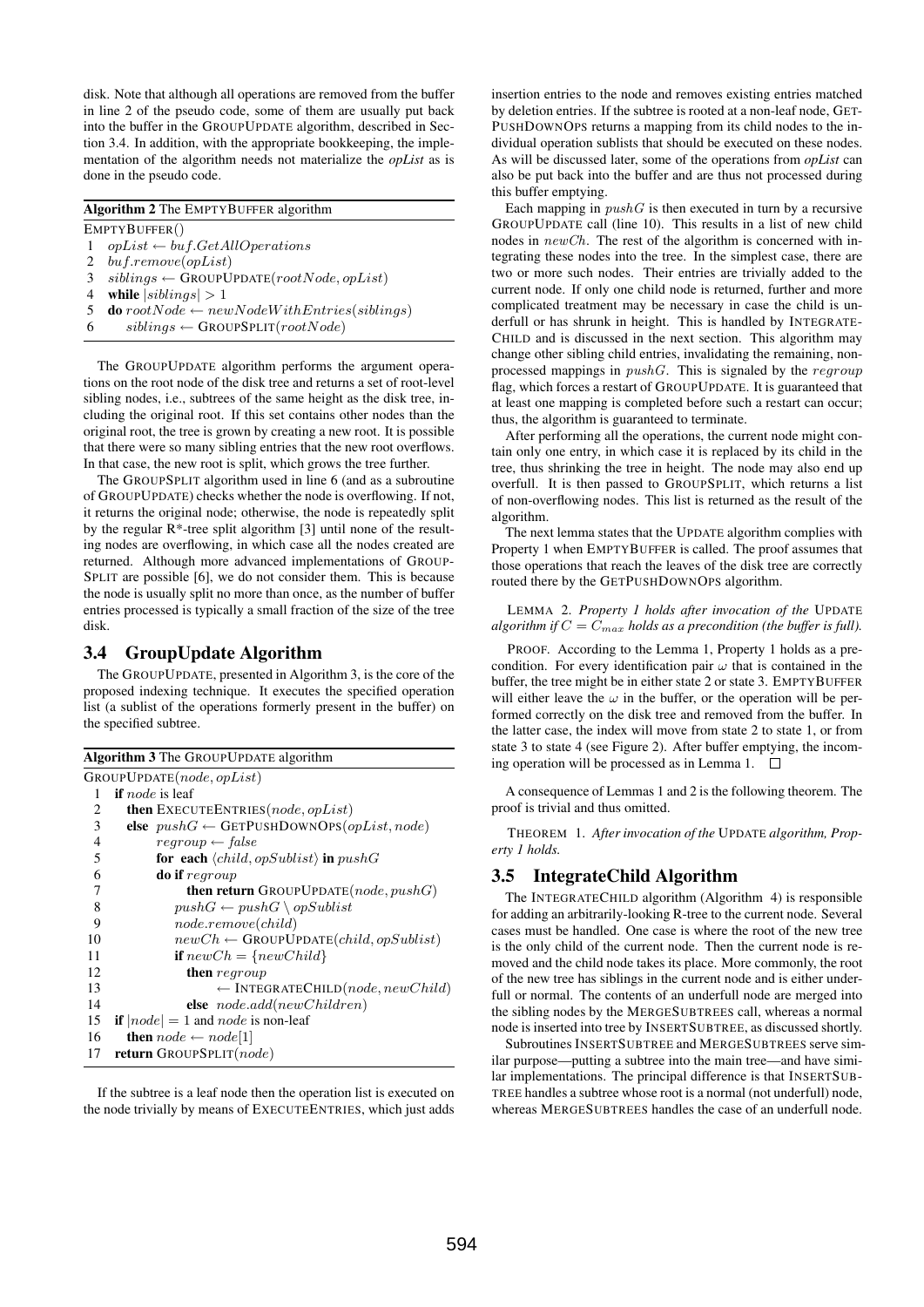#### Algorithm 4 The INTEGRATECHILD algorithm

|               | INTEGRATECHILD $(node, newCh)$                    |
|---------------|---------------------------------------------------|
|               | <b>if</b> $ newCh  \neq 0$                        |
| 2             | then if $ node  = 0$                              |
| $\mathcal{F}$ | <b>then</b> $node \leftarrow newCh$               |
|               | <b>else</b> if $newCh$ is underfull               |
|               | then                                              |
|               | <b>return</b> MERGESUBTREES( <i>node, newCh</i> ) |
|               | else                                              |
| 8             | <b>return</b> INSERTSUBTREE( <i>node, newCh</i> ) |
| 9             | <b>return</b> $mustNotRegroup$                    |

The INSERTSUBTREE (Algorithm 5) checks whether the specified node is at the right level for insertion of the subtree, i.e., the distance to the leaf level from the node in the main tree must be equal to the subtree height.

| <b>Algorithm 5</b> INSERTSUBTREE algorithm                                       |  |  |
|----------------------------------------------------------------------------------|--|--|
| INSERTSUBTREE(node, subtree)                                                     |  |  |
| <b>if</b> <i>subtree</i> is one level below <i>node</i><br>-1                    |  |  |
| <b>then</b> $node.add(subtree)$<br>2                                             |  |  |
| else $childNode \leftarrow \text{CHOOSESUBTREE}(node, subtree)$<br>$\mathcal{F}$ |  |  |
| INSERTSUBTREE(childNode, subtree)                                                |  |  |
| $childNodes \leftarrow$ GROUPSPLIT( $childNode$ )<br>-5                          |  |  |
| node.add(childNodes)<br>6                                                        |  |  |
| <b>if</b> $ childNodes  > 1$                                                     |  |  |
| <b>then return</b> $must Regroup$<br>8                                           |  |  |
| <b>return</b> $mustNotRegroup$<br>9                                              |  |  |
|                                                                                  |  |  |

If so, a new entry for the subtree is created and inserted into the node. This case is the most common, and it does not incur any additional I/O. However, if the specified node is not at the right level to accommodate the subtree, then, using the minimum bounding rectangle of the subtree, the standard R<sup>\*</sup>-tree CHOOSESUBTREE algorithm is called to identify an appropriate node one level below, and INSERTSUBTREE is called recursively. After returning from the recursive call, GROUPSPLIT is called on the potentially overflowing child node, and the resulting entries are inserted into the parent node.

Since GROUPSPLIT may replace one child node with two new child nodes, it invalidates any parent GROUPUPDATE mappings for this node. This situation is signaled to the caller by the return value.

The MERGESUBTREES algorithm is very similar to INSERTSUB-TREE. The only difference is that when the node at the right level is found, it is merged with the underfull node passed as an argument to the algorithm.

To complete the definition of the update algorithms, the GET-PUSHDOWNOPS algorithm is discussed next. It is used in algorithm GROUPUPDATE, to route groups of operations down the disk tree.

## 3.6 GetPushDownOps Algorithm

Given an operation list and a node of the disk tree, the GET-PUSHDOWNOPS algorithm (Algorithm 6) determines which of the operations should be pushed down and to which children of the node. First, the GROUPOPERATIONS subroutine is called to establish the mapping between the operations and the child nodes according to the usual  $R^*$ -tree rules (see Algorithm 7). The mapping returned is a list of  $\langle childNode, opSublist \rangle$  tuples . Each insertion is mapped to a single child node according the  $R^*$ -tree's CHOOSESUBTREE algorithm [3]. Each deletion is mapped to all

#### Algorithm 6 The GETPUSHDOWNOPS algorithm

GETPUSHDOWNOPS(node, opList)

- 1  $mapping \leftarrow \text{GROUPOPERATIONS}(node, opList)$
- 2 if *node* is the root<br>3 then for each  $\langle$
- 3 **then for each**  $\langle chNode, sublist \rangle$  in mapping<br>4 **do if**  $|sublist| < k$
- **do if**  $|sublist| < k$
- 5 then
- 6 mapping ← mapping \ {\chNode, sublist}}
- 7 buf .insert(sublist)
- 8 return mapping

|  |  | Algorithm 7 The GROUPOPERATIONS algorithm |  |
|--|--|-------------------------------------------|--|
|--|--|-------------------------------------------|--|

|   | GROUPOPERATIONS $(node, opList)$                                            |
|---|-----------------------------------------------------------------------------|
|   | $opMapping \leftarrow \emptyset$                                            |
|   | 2 for each $op$ in $opList$                                                 |
| 3 | <b>do if</b> $op$ is a deletion                                             |
| 4 | <b>then</b> matching Children $\leftarrow$ Covering (node, op)              |
| 5 | for each $chNode$ in matching Children                                      |
| 6 | <b>do</b> opMapping $\leftarrow$ opMapping $\cup$ {op $\rightarrow$ chNode} |
| 7 | else $childNode \leftarrow \text{CHOOSESUBTREE}(node, op)$                  |
| 8 | $opMapping \leftarrow opMapping \cup \{op \rightarrow childNode\}$          |
|   | <b>return</b> $opMaping$                                                    |

child nodes whose bounding rectangle includes it (as returned by the Covering method in line 4 of the algorithm).

As shown in Algorithm 6, if the node is not the root, the algorithm just returns the mapping obtained from the call to GROUP-OPERATIONS. If the node is the root, the algorithm removes from the mapping all operation sublists that have fewer than  $k$  operations. Operations in these sublists are put back into the buffer. The idea using an operation threshold for the buffer emptying is to avoid spending expensive I/O on the small groups, so that as many operations as possible share the same I/O.

Choosing a threshold  $k$  is not trivial. If a large value for  $k$  is chosen, this will cause only very few groups to be emptied, leading in turn to the need for very frequent buffer emptying. Choosing a small  $k$  value also has obvious drawbacks. The analytical cost modeling in Section 4 provides a way to choose an optimal value of  $k$ .

Note that because some sublists of operations are put back into the buffer, one copy of a deletion may be put back into the buffer while another is sent down the tree. For this reason, if the deletion succeeds to delete an entry in the index tree, the EXECUTEEN-TRIES algorithm (called from GROUPUPDATE) removes the corresponding copy of the deletion operation from the buffer if there is one.

Two special cases are not shown in the pseudo code. If all sublists of operations have fewer than  $k$  operations, one largest sublist is sent down the tree. Finally, a special and rare case occurs when only groups, consisting solely of copies of deletions, are sent down the tree. If none of these deletions are successful, no operations are removed from the buffer. If this occurs, we empty the whole buffer.

Having described all the algorithms needed for maintaining the  $R<sup>R</sup>$ -tree, we proceed to illustrate the workings of the algorithms.

#### 3.7 Example

Figure 3 shows a small example were a number of update operations are performed, causing a buffer emptying. The leftmost part of the figure shows the positions of eight objects stored in an R-tree. The four empty circles  $(a_1, a_2, c_2, j)$  represent insertions that are in the buffer or future updates that will be discussed in the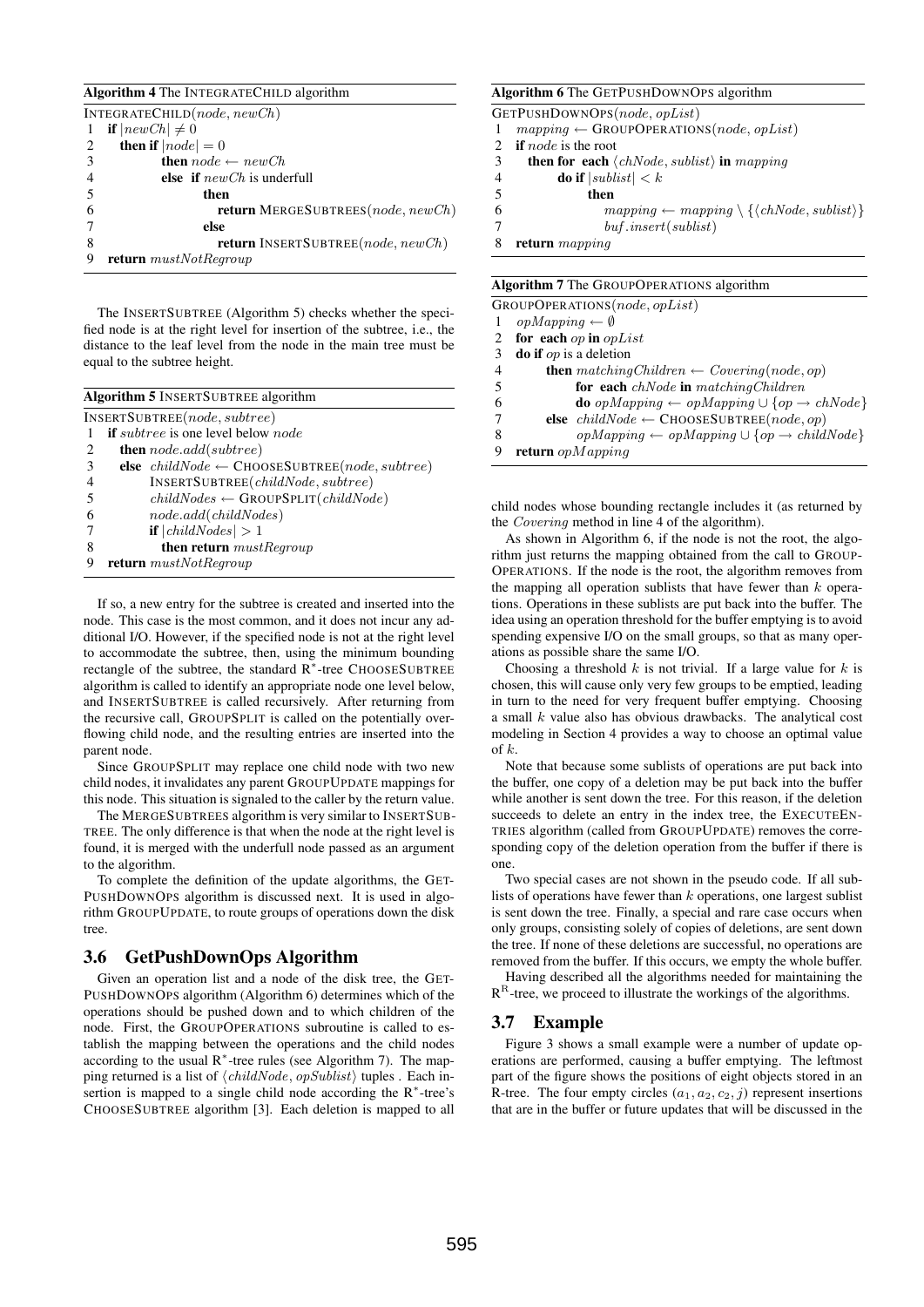

Figure 3: Performing a set of operations on the  $\mathbf{R}^{\text{R}}$ -tree

following. The light gray circles  $(a, c)$  represent the positions that are in the disk tree, but that have corresponding deletion entries in the buffer. In the example, object a moves from a to  $a_1$  to  $a_2$ , and object c moves from c to  $c_1$  to  $c_2$ . We assume a disk R-tree with a maximum fan-out of 3 and a minimum fan-out of 2. The buffer size is  $C = 5$  and the operation threshold is  $k = 4$ .

Note that the initial state of the tree holds two positions,  $c$  and  $c_1$ , for object  $c$ . This happened after the part of the buffer containing the insertion of  $c_1$  was emptied, while the deletion of  $c$  was left in the buffer. Next,  $a$  and  $c$  update their positions, resulting in the following sequence of updates:  $a_1^-, a_2^+, c_1^-, c_2^+$ . The deletion of  $a_1$  and the corresponding insertion already in the buffer annihilate. The remaining three operations are inserted into the buffer.

The insertion of a new object  $j$  triggers a buffer emptying. The figure shows how the GROUPOPERATIONS algorithm divides the operations into two groups: one for node  $X$  and one for node  $Y$ . Note that, due to the overlap between the MBRs of  $X$  and  $Y, c^$ and  $c_1^-$  are copied into both groups. Because the group for node Y has fewer than  $k$  elements, its entries are put back into the buffer. The operations in the other group proceed down the tree to nodes  $K$  and  $L$ , as shown in the figure. Note that, after reading node  $X$ , the algorithm discovers that  $c_1$  can not be found in this subtree and  $c_1^-$  is not sent further, but  $c^-$  is sent to node L, it succeeds, and its copy is removed from the buffer.

The performed operations result in a number of structural changes to the disk tree. Node  $L$  is rendered underfull and is merged with node  $K$ . As a result, node  $X$  contains only one child; thus,  $X$ is replaced by its child, reducing the height of the subtree to one. The shorter subtree is then inserted into node  $Y$  using the IN-SERTCHILD algorithm. Finally, the single-entry root is removed, finishing the buffer emptying. At last, the operation that caused the buffer emptying,  $j^{+}$ , is inserted into the buffer. The resulting disk tree and buffer are shown at the rightmost end of the figure.

Note that the demonstrated shrinking (and growing) of subtrees are very rare for realistic node sizes and workloads that mostly contain deletion-insertion pairs.

#### 3.8 Search Algorithm

The SEARCH algorithm in Algorithm 8 is an adjusted standard R-tree search algorithm. It operates by first querying the disk tree. The resulting answer set is modified to take the buffer data into account. Thus, objects that have corresponding deletions in the buffer are removed from the set, and any objects from the buffer that overlap with the query rectangle are included into the set. As the following theorem shows, the resulting set is the correct answer.

THEOREM 2. *The* SEARCH *algorithm, performed after a series of calls to the* UPDATE *algorithm, returns correct results.*

PROOF. Assume that the current position of object objId is pc. In a series of update operations concerning object objId, the last operation for any identification tuple  $\langle objId, p \rangle$  ( $p \neq pc$ ) is a deletion. According to Theorem 1, the index is in state 1 or in state 2 with respect to these identification tuples (see Figure 2). Trivially,

Algorithm 8 SEARCH algorithm

- SEARCH(rectangle) 1  $leafNodes \leftarrow \text{GETOVERLAPPINGLEAFNODES}(rectangle)$
- 2 answer  $\leftarrow \emptyset$
- 3 for each leaf in leafNodes
- 4 **do** answer ← answer  $\cup$  SEARCHNODE(leaf, rectangle)
- 5 PIGGYBACK(node)
- 6 **for each** entry in answer
- 7 do if there is a matching deletion in the operation buffer
- 8 **then** answer  $\leftarrow$  answer  $\{entry\}$ <br>9 **return** answer  $\left| \right\rangle$  by *Search Insertions*
- 9 return answer ∪ buf .SearchInsertions(rectangle)

the query will not return any such identification tuples corresponding to state 1. Identification tuples corresponding to state 2, even if chosen in line 4 of the algorithm, are subsequently eliminated by matching entries from the buffer in line 7.

Now let the last operation for  $\langle \text{objId}, \text{pc} \rangle$  be an insertion. According to Theorem 1, the index is in state 3 or in state 4 with respect to this identification tuple (the tuple is either in the buffer or in the disk tree). Thus, if  $pc$  satisfies the query, it will be returned either from the disk tree (line 4) or the buffer (line 9).  $\Box$ 

In addition to querying, the SEARCH algorithm takes the opportunity to perform some of the operations in the buffer on the leaf nodes of the disk tree that are read during querying. This is done by calling PIGGYBACK presented in Algorithm 9.

Potentially all the insertion entries that are contained in the node MBR and all the deletion entries that can remove corresponding node entries might be performed and thus removed from the buffer. However, the number of operations actually performed is limited by the requirement to keep the node from neither overflowing nor underflowing, to avoid the cost and complexity of having to adjust the tree.

|   | <b>Algorithm 9 PIGGYBACK algorithm</b>                           |
|---|------------------------------------------------------------------|
|   | PIGGYBACK(node)                                                  |
|   | $matchingBuffer tries \leftarrow \text{SEARCHBuffer}(MBR(node))$ |
|   | 2 $i \leftarrow getNumOfInsertions(matchingBuffertries)$         |
| 3 | $d \leftarrow getNumOfDeletions(matchingBuffertries)$            |
| 4 | $newSize \leftarrow  node  + i - d$                              |
|   | 5 if $newSize > S_{max}$                                         |

| 6 | <b>then</b> $i \leftarrow i - (newSize - S_{max})$       |
|---|----------------------------------------------------------|
| 7 | <b>else</b> if $newSize < S_{min}$                       |
| 8 | <b>then</b> $d \leftarrow d - (S_{min} - newSize)$       |
|   | 9 EXECUTEFROMBUFFER $(matchingBuffer tries, node, i, d)$ |
|   |                                                          |

The operations are executed by means of an algorithm called EX-ECUTEFROMBUFFER, which is similar to EXECUTEENTRIES used in GROUPUPDATE, except that it takes two additional parameters that specify thresholds for the number of insertions and deletions that can be executed. It also removes the completed operations from the buffer.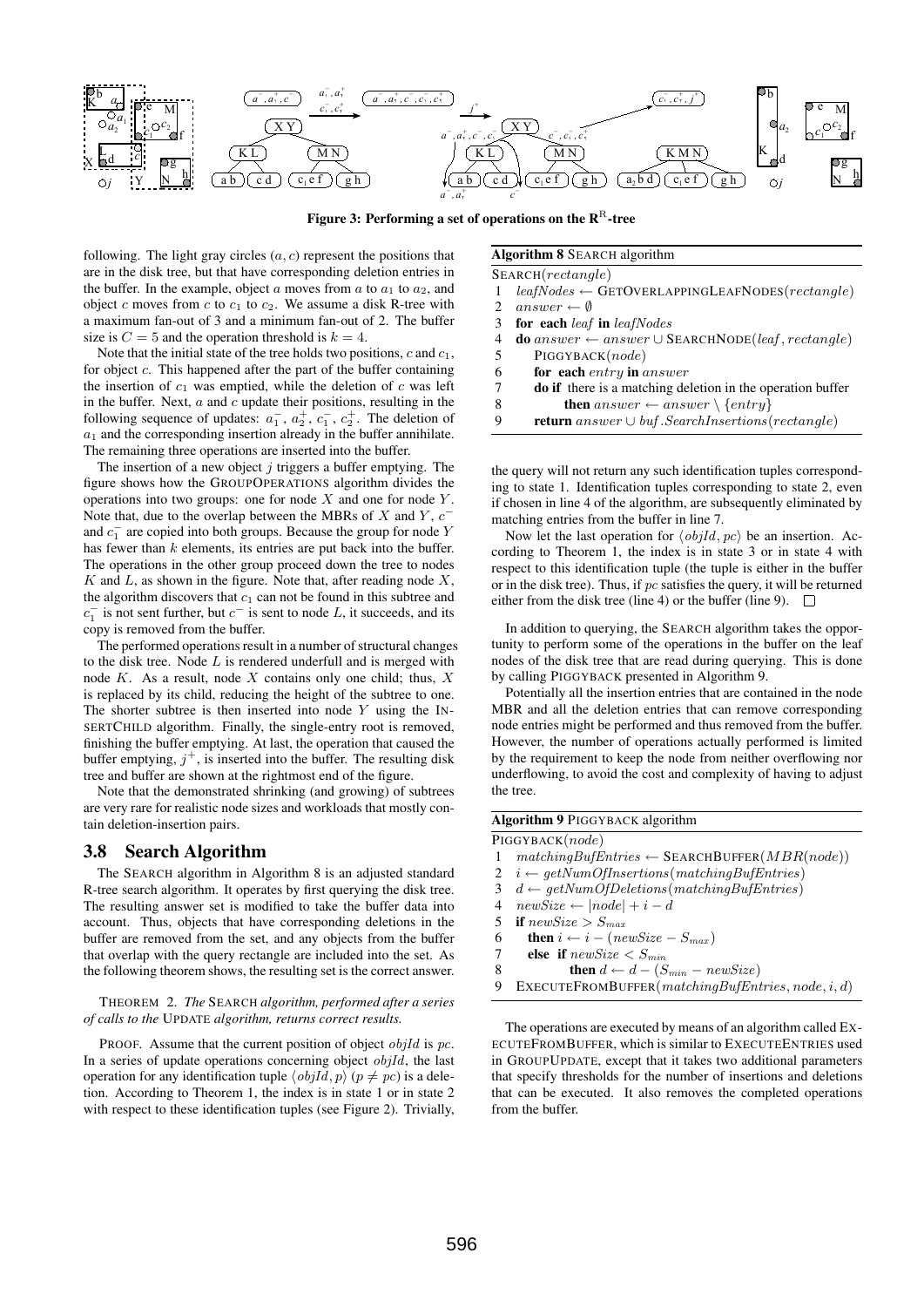In Algorithm 9,  $S_{min}$  and  $S_{max}$  is the minimum and the maximum number of allowed entries in an R-tree node, respectively.

Because such *piggybacking* corresponds to the emptying of part of the buffer, the reasoning in the proof of Lemma 2 also applies to show that PIGGYBACK does not violate Property 1. Thus, queryresult correctness is not compromised. Also, note that piggybacking is designed to be a performance optimization that can be disabled without any effects in the correctness of SEARCH or any other algorithm.

# 4. ANALYTICAL COST MODELING

As mentioned in Section 3.6, choosing the right value for the operation threshold  $(k)$  is non-trivial. The cost of buffer emptying has to be balanced against the frequency of the buffer emptying. Nevertheless, the emptying of larger groups at the root level should intuitively lead to more sharing of I/O operations. This section describes a cost model that confirms this intuition. More specifically we show that if the buffer size is not very small compared to the total number of objects, the best value for  $k$  is the size of the largest group of operations, i.e., only the largest group of operations has to be emptied from the buffer on each buffer emptying.

Because the objective of the cost model is not to model the performance accurately in absolute terms, we are able to make a number of simplifying assumptions. We explain these assumptions at the beginning of Sections 4.1 and 4.2.

We first model how often the buffer is emptied and then estimate the I/O cost of the buffer emptying. The notation used is summarized in Table 1.

| $\overline{C}$   | Current number of operations in the buffer  |  |
|------------------|---------------------------------------------|--|
| $C_{s}$          | Starting number of operations in the buffer |  |
| $C_{max}$        | Capacity of the buffer                      |  |
|                  | Number of objects                           |  |
| k <sub>i</sub>   | Operation threshold                         |  |
| S                | Average fan-out of disk tree nodes          |  |
| $\boldsymbol{R}$ | Fan-out of the root                         |  |
| $\boldsymbol{X}$ | Sequence of update operations               |  |
| W                | Expected number of buffer entries           |  |
| K                | I/O costs associated with buffer emptying   |  |

Table 1: Cost Model Notation

# 4.1 Frequency of EmptyBuffer Invocations

To enable the estimation of the frequency of EMPTYBUFFER invocations, we assume that the number of objects being tracked is O and that  $C_{max} < 0$ . We also assume that the index is in *steady state*, such that the set of objects being tracked neither grows nor shrinks. A workload then consists of pairs of deletions and insertions. As we assume a general setting where updates are much more frequent than queries, we assume that the effects of piggybacking on the buffer can be ignored.

Assume that the an invocation of EMPTYBUFFER has emptied  $x$ operations from the buffer, so  $C_s = C_{max} - x$  operations remain in the buffer. We then proceed to determine how many operations that can be entered into the buffer before the buffer gets full and the next invocation of EMPTYBUFFER occurs. To do that, we need to consider the effects of annihilation because these reduce the size of the buffer.

The second case of annihilation, where an incoming insertion annihilates with a deletion in the buffer (the transition from state 2 to state 4 in Figure 2), is rare, as it occurs only when an object sends duplicate updates in rapid succession.

The first case of annihilation, where an incoming deletion annihilates with an insertion in the buffer, is more frequent. Its probability depends on the number of insertions currently residing in the buffer. Assuming that operations come in deletion-insertion pairs and buffer emptying empties equal amounts of deletions and insertions, half of the operations in the buffer are deletions and half of the operations are insertions, i.e., at any time, there are  $C/2$  insertions in the buffer and the probability of annihilation is  $C/(2O)$ .

To see why this is true, consider what happens when a deletioninsertion pair is added to the buffer. If no annihilation occurs, the number of insertions and the number of deletions in the buffer are each increased by one. If the deletion annihilates with an insertion already in the buffer, the addition of the new insertion results in unchanged numbers of deletions and insertions in the buffer. Summarizing, a deletion-insertion pair leaves C unchanged with probability  $C/(2O)$  and increases C by 2 with complementary probability  $1 - C/(2O)$ .

Between buffer emptyings, the probability of C increasing  $(P_{inc})$ varies from  $\max(P_{inc}(C)) = P_{inc}(C_s) = 1 - C_s/(2O)$  to  $min(P_{inc}(C)) = P_{inc}(C_{max}) = 1 - C_{max}/(2O)$ . Such a process can be modeled precisely as a Markov chain, but, to simplify the analysis,  $P_{inc}$  is assumed to be constant and equal to the average of the minimum and the maximum values:

$$
P_{inc} = \frac{\min(P_{inc}(C)) + \max(P_{inc}(C))}{2} = 1 - \frac{C_s + C_{max}}{40}
$$

We now know the probability with which an incoming deletioninsertion pair will increase the buffer size by two. Assume a workload X of operations consisting of  $|X|/2$  deletion-insertion pairs. Starting with  $C_s$  operations in the buffer, and assuming that the buffer does not become full in the process, the expected final number of entries in the buffer after processing the workload is:

$$
W(X, C_s, C_{max}) = C_s + 2P_{inc} \frac{|X|}{2}
$$
  
=  $C_s + \frac{|X|(4O - (C_s + C_{max}))}{4O}$  (1)

Then the expected buffer-filling workload size  $|X|$  can be trivially derived from Equation 1 as follows:

$$
C_{max} = W(X, C_s, C_{max})
$$
  
\n
$$
\Rightarrow |X|(C_s, C_{max}) = \frac{4O(C_{max} - C_s)}{4O - (C_s + C_{max})}
$$

Expressing |X| as a function of  $C_{max}$  and x, where  $x = C_{max} C_s$ , we obtain:

$$
|X|(C_{max},x) = \frac{4Ox}{4O - 2C_{max} + x}
$$
 (2)

The next section models the I/O cost of buffer emptying.

### 4.2 EmptyBuffer Cost Model

All update I/O is due to EMPTYBUFFER invocations. In order to estimate the cost of EMPTYBUFFER, we assume that incoming operations are uniformly distributed in the data space; thus, an operation from the buffer is equally likely to be routed by the R-tree algorithms to any of the root's subtrees.

Next, we assume that a deletion is only sent to one subtree at the root level. This is a reasonable assumption for R-trees storing point or small-region data (which is the case in our setting) because this results in MBRs with little overlap. We also assume that each object has only one position recorded in the disk tree. Thus, cases such as the one shown for object  $c$  in Figure 3 are very rare. Finally, we assume that those sublists of operations that are sent to the subtrees of the root read and write all the nodes in these subtrees.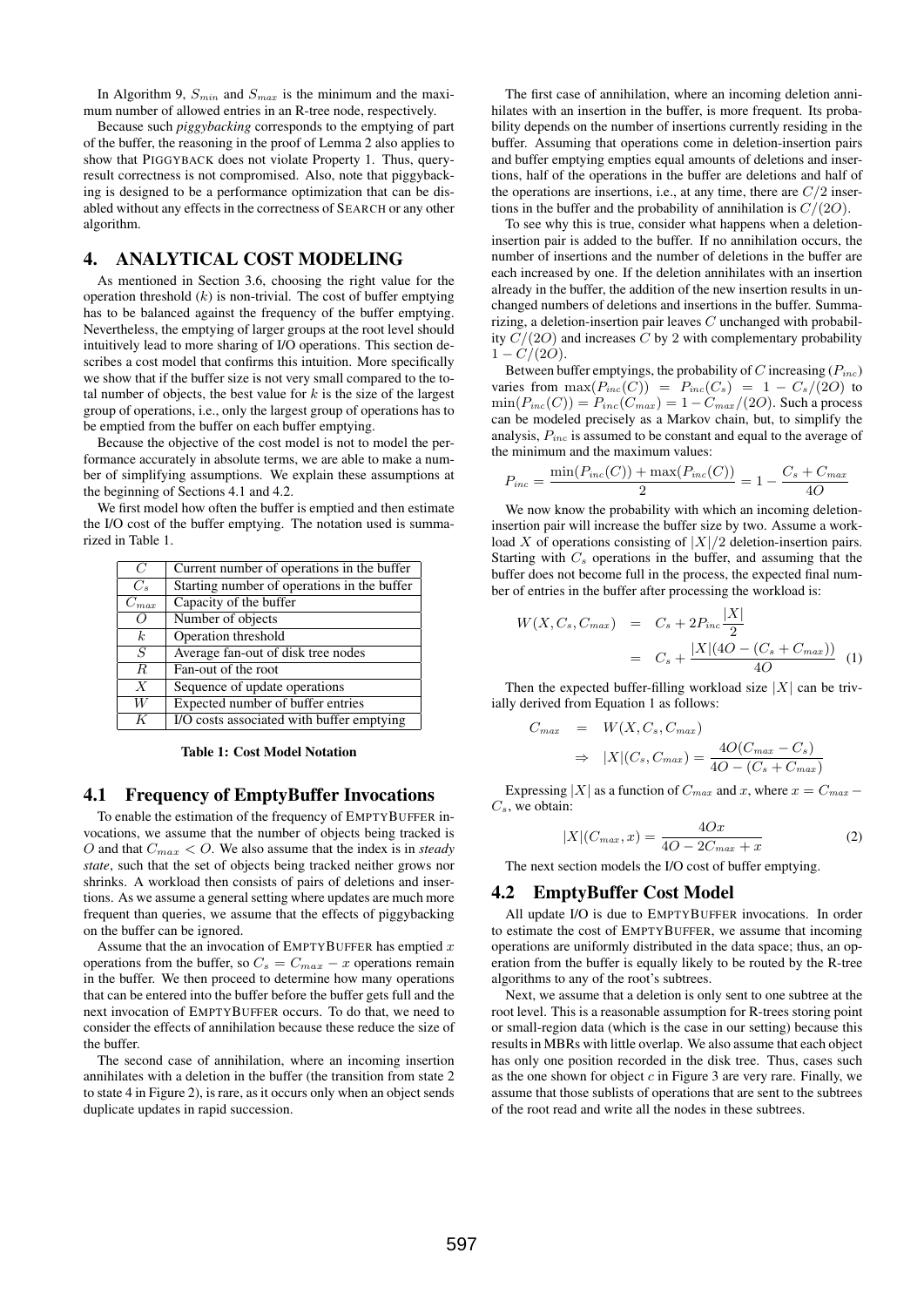Under the above assumptions, we show that emptying only the largest group leads to the smallest amortized cost of update operations. We end by discussing when the last assumption holds.

The first step is to compare the amortized I/O cost per update operation resulting from using two different operation threshold values. Thus, we compute the cost when  $k = k_{max}$ , the size of the largest group of operations at the root. Then, we compare this cost with the cost when  $k = k_{max} - \epsilon \ (\epsilon \geq 0)$ , the size of the next largest group.

If  $K_1$  is the cost of reading and writing one subtree of the root then the total cost of emptying the largest group from the buffer is  $2+K_1$  (including the reading and writing of the root node). Dividing this cost by the number of update operations that are necessary to fill the buffer again, we get the amortized update cost when only the largest group is emptied:

$$
K_{U,1} = \frac{2 + K_1}{|X|(C_{max}, k_{max})}
$$

Combining this with Equation 2, we get:

$$
K_{U,1} = \frac{(2+K_1)(4O - 2C_{max} + k_{max})}{4Ok_{max}} \tag{3}
$$

If two largest groups are emptied  $(2k_{max} - \epsilon)$  operations in total), two subtrees of the root are accessed, and the corresponding amortized update cost becomes:

$$
K_{U,2} = \frac{2 + 2K_1}{|X|(C_{max}, 2k_{max} - \epsilon)}
$$
  
= 
$$
\frac{(2 + 2K_1)(40 - 2C_{max} + 2k_{max} - \epsilon)}{4O(2k_{max} - \epsilon)}
$$
  
= 
$$
\frac{(1 + K_1)(40 - 2C_{max} + 2k_{max} - \epsilon)}{4Ok_{max} - 2O\epsilon}
$$
(4)

Comparison of Equations 3 and 4 sheds light on when  $K_{U,1} \leq$  $K_{U,2}$ . First, note that if the root node was kept in main memory, the first term in the numerators of both formulas would become simply  $K<sub>1</sub>$ , as reading and writing the root would not be necessary. In this case,  $K_{U,1}$  is always smaller than  $K_{U,2}$ .

We proceed to show that even if the root node is not pinned in memory,  $K_{U,1} \leq K_{U,2}$  for sufficiently large  $C_{max}$ . In particular, the inequality  $K_{U,1} \leq K_{U,2}$  can be simplified to:

$$
(4O - 2C_{max})(2k_{max} - \epsilon(2 + K_1)) \leq K_1 k_{max}(2k_{max} - \epsilon)
$$
 (5)

To see when the inequality holds, we estimate  $k_{max}$  and  $K_1$ . The cost  $K_1$  is equal to twice the average number of nodes in the subtree of the root. Due to the large fan-out of an index tree, the size of the subtree can be accurately approximated by the number of leaf nodes in the subtree, which is, on average, equal to  $O/(SR)$ , where S is the average fan-out of the disk R-tree nodes (except the root) and R is the current fan-out of the root. Thus,  $K_1 \approx 2O/(SR)$ .

The size of  $k_{max}$  depends on  $C_{max}$  and R. We assume that the size of the largest group is  $f$  times larger than the average group size, i.e.,  $k_{max} = fC_{max}/R$ , where  $f > 1$ . With these estimates of  $K_1$  and  $k_{max}$ , it is easy to prove that Equation 5 is satisfied when:

$$
C_{max} \ge \frac{3SR^2}{f}.
$$

This means that for large enough buffers, emptying only the largest group of operations is the most efficient strategy even if the root node of the disk R-tree is not kept in main memory.

We proceed to compute the smallest size of the group of operations at the root level, such that emptying this group from the operation buffer results in touching the whole subtree of the root with high probability. This is a key assumption of the analytical model and it provides, indirectly, another lower bound for  $C_{max}$ .

For an entire subtree to be touched when performing a group of operations, all leaves of the subtree must receive at least one operation. In general, distributing  $n$  objects among  $q$  groups with uniform probability results in groups of objects whose sizes follow the binomial distribution  $B(n, 1/g)$  [18]. When  $k_{th}$  operations are distributed among  $O/(SR)$  leaves, the number of operations reaching a leaf follows the distribution  $B(k_{th}, SR/O)$ . The probability that a leaf of the subtree will not get any operations then is:

$$
f(0; k_{th}, SR/O) = \left(1 - \frac{SR}{O}\right)^{k_{th}}
$$

We require that this probability is low, specifically lower than 0.05:

$$
f(0; k_{th}, SR/O) \le 0.05 \quad \Rightarrow \quad k_{th} \ge \frac{\ln 0.05}{\ln(1 - SR/O)} \tag{6}
$$

Using the Taylor series centered at 1 to approximate the denominator, we get  $k_{th} \geq 3O/SR$ . For the cost model to apply, we require that  $k_{max} - \epsilon \geq k_{th}$ . Assuming that  $\epsilon$  is small and that  $k_{max} = fC_{max}/R$ , this condition can be expressed as follows:

$$
C_{max} \ge \frac{3O}{Sf}.\tag{7}
$$

Factor  $f$  does not have a simple analytical form, but it is a small constant larger than one. In Section 5, we explore experimentally for which settings of  $C_{max}$  the average size of the largest group of operations satisfies Equation 6. How to choose the optimal value of  $k$  for small buffers, when Equation 6 is not satisfied, is an interesting topic for future research.

### 5. EXPERIMENTAL EVALUATION

In this section we describe the results of performance experiments with the  ${\rm R}^{\rm R}$  -tree and two competing proposals. The settings for the experiments are described first. This is followed by the presentation of results.

#### 5.1 Experimental Setup

Three indexing techniques are covered in the experiments: the  $R^R$ -tree, the RUM-tree [23], and the R<sup>\*</sup>-tree. The XXL library [4] implementation of the  $R^*$ -tree was used. The  $R^R$ -tree was also implemented on top of the XXL library [4]. The RUM-tree implementation was kindly provided to us by its inventors [23]. We modified the implementation to add an LRU buffer.

Unless stated otherwise, a 4 kilobyte page size (and thus tree node size) is used both for disk trees and the buffer tree of the  $R<sup>R</sup>$ -tree. Also when not stated otherwise, the size of the operation buffer in the  $R^R$ -tree is chosen so that, on average, it is able to store the number of operations that is equal to the 5% of the number of tracked objects. For most of the experiments with the  $R^R$ -tree, no disk-page buffer is used. When a page buffer is used, the LRU write-back page replacement policy is applied so that dirty pages are written to disk only when they are evicted from the buffer.

To generate a workload, the generator from the COST benchmark [13] is used. This generator simulates a number of moving objects that update their positions using the shared-prediction based update approach. More specifically, point-based tracking is used, meaning that an object updates its position when its current position reaches a distance to its most recently reported position that is equal to an agree-upon accuracy threshold thr. The objects' positions are inserted into the index as bounding squares of the circles with radius thr.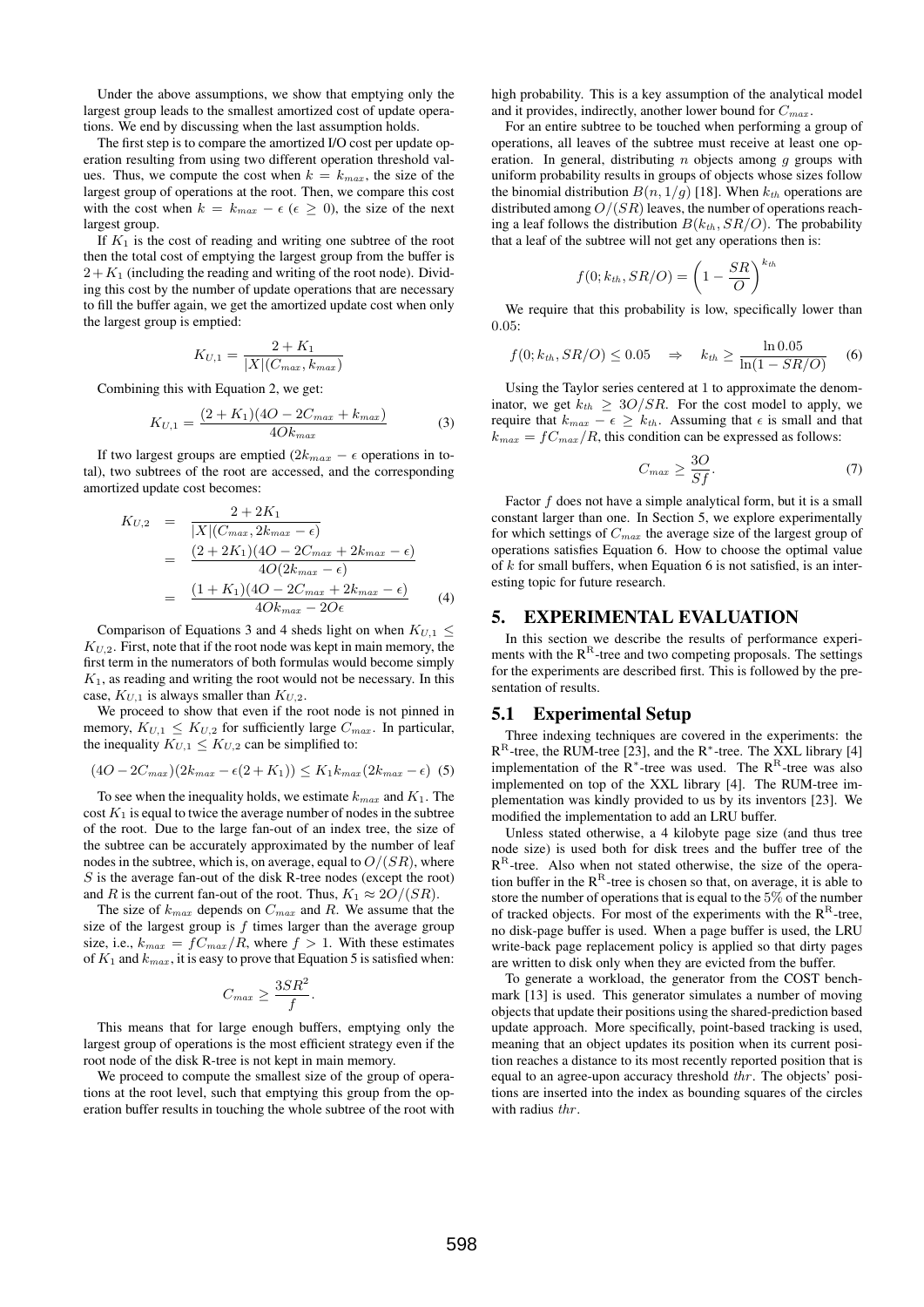We use two kinds of workloads generated by the COST generator. In the uniform workloads, an object starts from a random position and moves in a random direction and at a random speed between 0 and 180 km/h in-between updates. In the non-uniform workloads, simulated objects move in a road network that is a complete graph connecting 20 randomly placed intersections. Three classes of objects are generated with maximum speeds of 45, 90, and 180 km/h.

Each of the generated workloads is a mix of insertions, deletions, and queries. First, all objects are inserted. Then, they send updates (deletion-insertion pairs) according to the update approach described above. The I/O performance is measured also only after the index reaches steady state, i.e., all objects are inserted.

Range queries are distributed uniformly in the workload and in the data space. Each query range is a rectangle covering 0.02% of the data space. Table 2 shows the default values of the workload parameters used for all of the experiments (unless the value of the parameter is varied in the experiments). Note that in this table

| <b>Parameter</b>         | Default Value        |
|--------------------------|----------------------|
| Number of moving objects | 100,000              |
| Size of the dataspace    | $100km \times 100km$ |
| Accuracy threshold       | 200m                 |
| Number of updates        | 400,000              |
| Queries per update       | 1:20,000             |

Table 2: Workload Parameters

(and later in the graphs) an update denotes an individual deletion or insertion, not counting the initial insertions. Thus, when the ratio of the number of queries to the number of updates is equal to 1/20, 000, this means that one query is performed for every 10, 000 deletion-insertion pairs.

We have chosen to use 400, 000 operations in the workloads because the use of workloads with larger numbers of operations does not significantly change the performance numbers. A performance graph later in this section demonstrates this.

### 5.2 Cost Model Validation

The first set of experiments were run with the goal of validating the conclusions of the cost model presented in Section 4, namely, that emptying only the largest group of operations is the most efficient strategy. For this purpose, we compared this strategy with the strategy where threshold  $k$  is set to some static value (static thresholding). Uniform and non-uniform workloads were run with different static values of the operation threshold  $k$  and two settings for the operation buffer size: 5% and 20% of the number of moving objects. Note that when  $k = 1$ , the buffer is emptied completely. Also when, for a specific buffer emptying,  $k > k_{max}$  the algorithm empties just the largest group of operations. Figure 4 plots the update performance of the  $R^R$ -tree under different buffer-emptying strategies. The position of the point for the largest-group emptying on the x-axis shows the average size of the largest group of operations. The graph demonstrates that emptying only the largest group is more efficient than using any static threshold value.

Figure 5 plots the average size of the largest group of operations when the size of the buffer is varied. It also shows the smallest value of this parameter when the cost model assumptions still hold (see Equation 6). The graph demonstrates that the cost model applies when the buffer is larger than 2% of the number of objects. This applies for both uniform and non-uniform workloads. Note, of course, that this percentage depends on the average fan-out of the R-tree used in the experiments  $(S)$ , as can be seen from Equation 7.



Figure 4: Largest group emptying vs. static thresholding, 5% buffer, non-uniform workload



Figure 5: Average largest buffer group size relation to the buffer size, non-uniform dataset

# 5.3 Exploring the  $\mathbb{R}^n$ -Tree Algorithms

For the rest of the experiments, we use non-uniform workloads. First, we explore selected properties of the  $R^R$ -tree. The goal of the first experiment is to determine how effective the operation buffer is at increasing the update performance in comparison to the use of an LRU write-back page buffer. In this experiment, part of the available memory is allocated to the operation buffer, and the rest is allocated to the LRU page buffer. The total amount of main memory is kept constant, but the fraction allocated to the operation buffer is changed. The experiment is run with two workloads, one with few queries and one with an equal amount of queries and object updates. The I/O performance is averaged over all three types of operations: insertions, deletions, and queries.

Figure 6 shows very clearly that when most of the operations are updates, all of the available main memory should be allocated to the operation buffer. On the other hand, reducing the size of the page buffer increases the cost of queries. Thus, when the workload contains a lot of queries, part of the memory should be allocated to the operation buffer and part to the page buffer.

The effect of query piggybacking (as described in Section 3.8) was studied for operation buffer sizes of 5% and 20% of the number of moving objects. The experiments show that piggybacking starts to have a noticeable effect when there is a substantial fraction of queries in the workload. For example, for the 5% buffer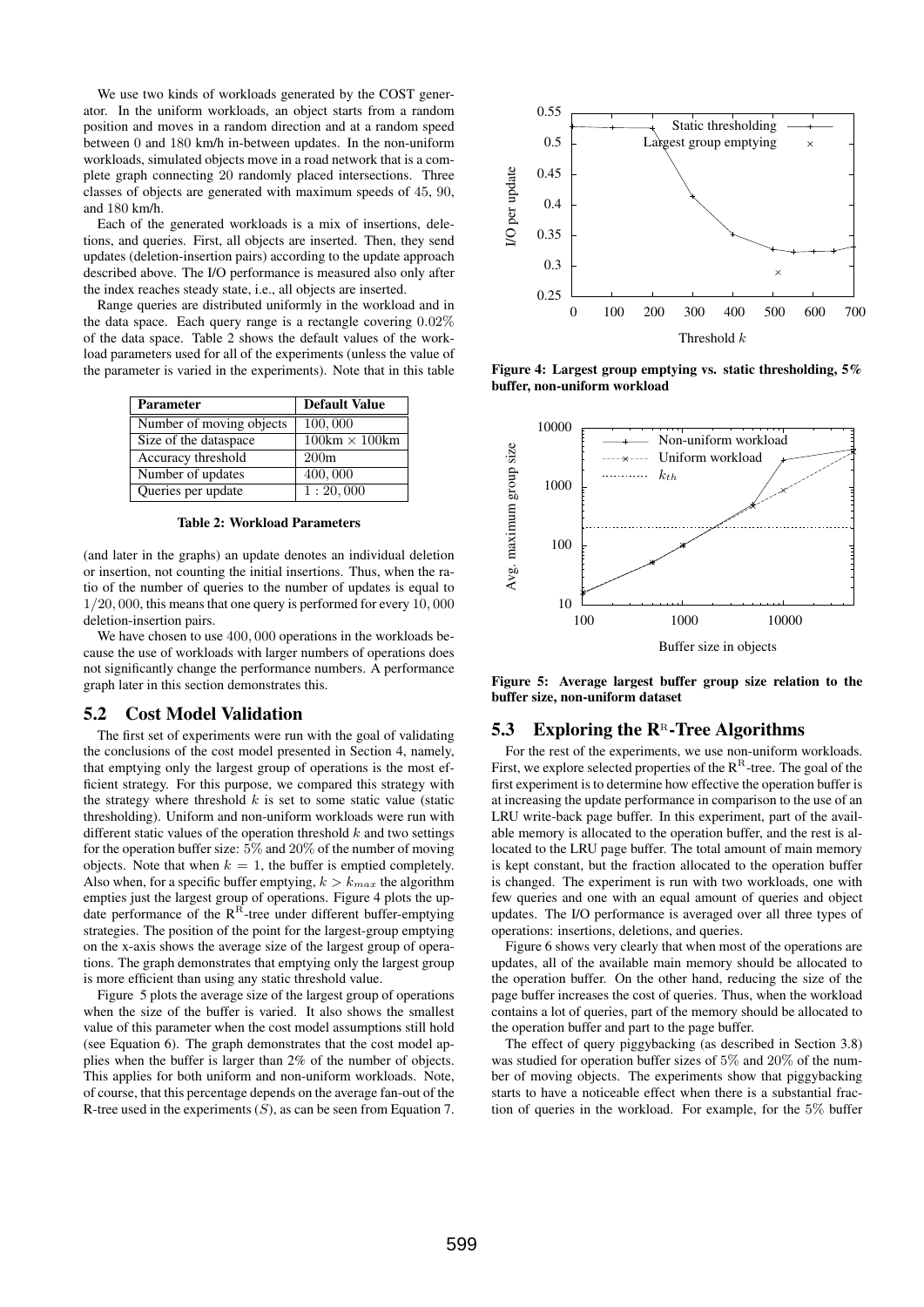

Figure 6: I/O performance for varying main-memory divisions

size and 200 updates per query in the workload, only about 4.9% of updates are performed by the PIGGYBACK algorithm during the processing of queries. When the number of updates per query drops to 20, about half of the updates are performed by the PIGGYBACK algorithm.

#### 5.4 Comparing the Indexes

To ensure that the comparison of the three indexes fair and thus obtain meaningful results, in each of the experiments, we allocate exactly the same amount of main memory to each index. All the available main memory is used for the page buffer for the R<sup>∗</sup> -tree.

The  $R<sup>R</sup>$ -tree uses all of the available memory for the operation buffer in most experiments. The exception is that in the experiments with high ratios of queries, the  $R<sup>R</sup>$ -tree divides memory between the operation buffer and the page buffer. The division used in each case was chosen through a number of performance experiments. The RUM-tree uses a part of the available main memory





for its update memo, and the rest is used for the page buffer. Two parameters, the inspection ratio and the clean-on-touch flag [23], are used to control how eagerly the obsolete entries are removed from the RUM-tree. Experiments with three different configurations of the RUM-tree were run to determine which one performs the best: 20% inspection ratio with clean-on-touch, 0% inspection ratio with clean-on-touch, and 0% inspection ratio without cleanon-touch. The configuration with 20% inspection ratio and clean-

on-touch was chosen. This result is in correspondence with the findings of the inventors of the RUM-tree.

Figure 7 shows how the indexes compare for different sizes of available main memory. Note that the amount of main memory is given in terms of the average number of objects that can fit in the memory organized into an R-tree. The amount of main memory is varied from 0.1% to 100% of the number of moving objects. The  $R<sup>R</sup>$ -tree clearly outperforms the other two approaches. For example, when the amount of main-memory is equal to 10% of the number of moving objects, the update performance of the  $\mathbb{R}^{\mathbb{R}}$ -tree is almost four times better than that of the RUM-tree and more than seven times better than that of the R∗-tree.



Figure 8: I/O performance versus the updates/query ratio

Figure 8 shows how the different approaches perform when the ratio of updates and queries is changed. Again the  $R<sup>R</sup>$ -tree is better



Figure 9: Scalability with respect to workload duration

under all settings except when there are more queries than updates. In this setting, where the query performance is the dominant factor, the RUM-tree performs better than the  $R^R$ -tree, because the  $R^R$ -tree uses a smaller page buffer than the RUM-tree.

The next two sets of experiments explore the performance of the indexes under different workload sizes and different disk page sizes. The graphs in Figure 9 show that the performance of the  $R<sup>R</sup>$ -tree tree does not degrade with an increasing length of the workloads. The graphs in Figure 10 demonstrate that, as expected, the I/O performance is improved when the disk page size is increased.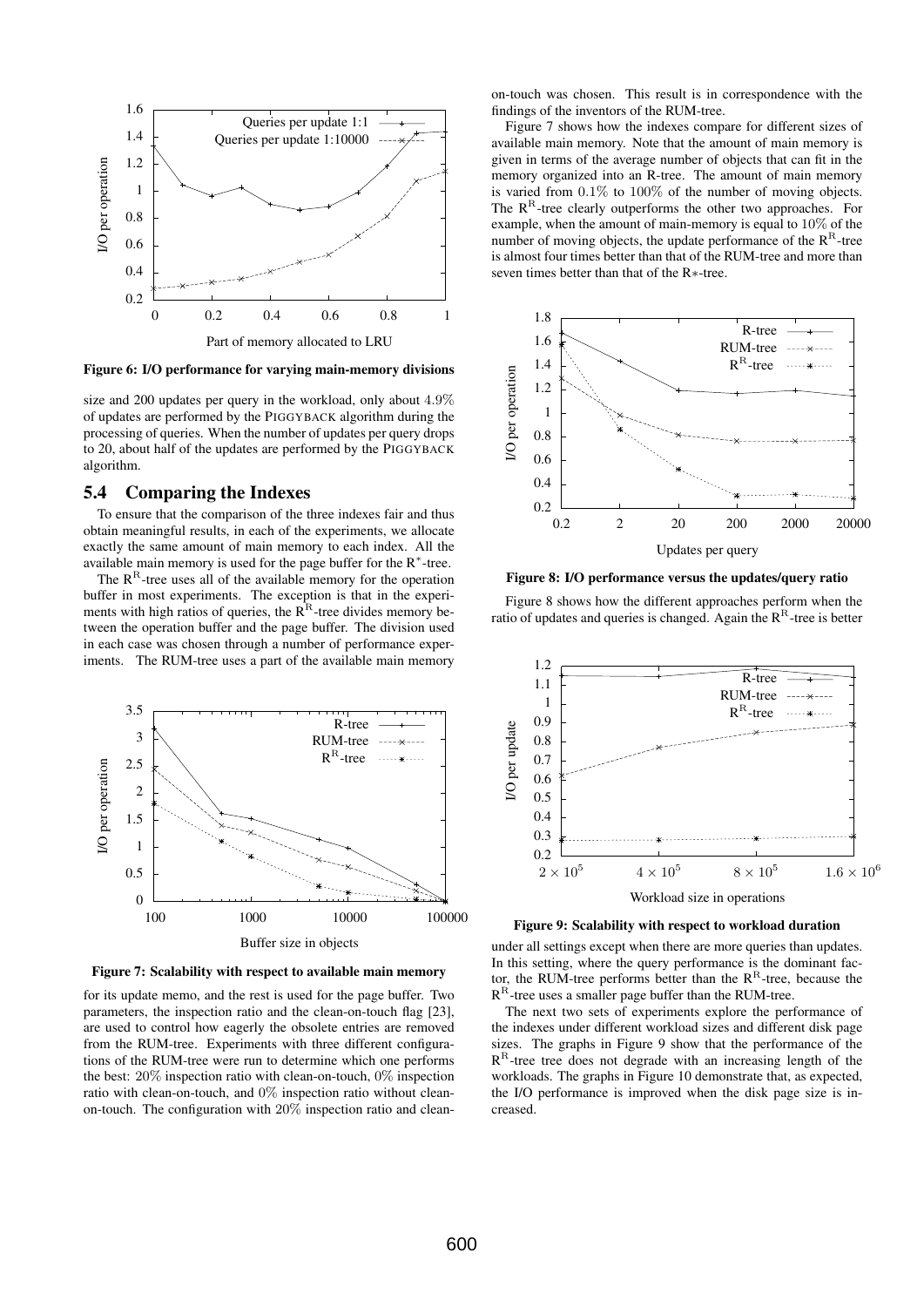

Figure 10: Scalability with respect to disk page size

# 6. RELATED WORK

We proceed to consider relevant previous work on the efficient update of general disk-based data structures and, particularly, on efficient updates in R-trees.

Techniques for the bulk-loading of data structures are relevant for the problem of efficient updates. Notably, Choubey et al. [7] have proposed algorithms that aim to perform many insertions on an existing index structure in one go. However, these algorithms are not directly applicable in our setting because they focus on the search performance of the resulting structure, whereas the performance of the bulk-loading itself is of secondary importance. In addition, they do not consider deletions.

An approach to dealing with frequent updates of continuous variables such as positions is to model the positions as linear functions of time instead of the standard constant functions of time. When representing the position of an object by a linear function as, e.g., proposed by Wolfson et al. [22], the modeled position stays close to the actual for longer periods of time. It has been shown that, for a range of reasonable accuracy thresholds, the number of updates needed to maintain the positions of vehicles is reduced by almost a factor of 3 [8]. The use of such linear functions on the top of R-tree was first proposed by Saltenis et al. [19] and subsequently explored by others. These proposals are orthogonal to our proposal, and it is possible to combine them to obtain the combined benefits.

In a survey, Graefe [9] presents a general overview of techniques for speeding up B-tree updates. One of the techniques coveredthe buffering of insertions in a separate data structure—is used in our proposal. The survey also describes a differential file design that enables the buffering of deletions and updates in addition to insertions. Differential indexes and on-line index construction were researched in the context of B-trees and relaxed index persistence [17, 20]. These approaches are similar to the buffer of the  $R<sup>R</sup>$ -tree that buffers all incoming updates (i.e., deletions and insertions). To the best of our knowledge, partial and selective emptying of the operation buffer was not explored in these works. Graefe [9] also mentions a non-logged B-tree, which directly corresponds to our notion of relaxed persistence or use as a secondary index. Finally, in recent work, Graefe [10] briefly discusses how so-called merged B-trees can be used to conveniently store a main index and to-do lists that contain unprocessed keys.

The problem of frequent updates in R-tree was recently tackled by Lee et al. [14], who present the most competitive proposal for bottom-up updates of R-trees. The bottom-up approach avoids

potentially expensive top-down traversals and exploits the update locality of continuous variables. However, an auxiliary data structure, required in order to access the bottom level, uses a significant amount of space and is disk based. Because of this, updates still take at least 3 I/Os. Additionally, the proposal includes a mainmemory data structure that compactly stores a summary of the tree. This structure helps save I/O in the case of non-local updates, but uses a fixed amount of main memory. In contrast, our proposed technique is top-down and mitigates the drawbacks of top-down traversals by performing operations in batches. Thus, there is no need for direct leaf-level access, and our proposal uses all available main memory.

Arge has proposed a general tree buffering technique that associates a buffer with every non-leaf node [1]. Operations are then not performed immediately, but are placed in the buffers. Once a buffer gets full, its contents are moved to the buffers at the next level in its subtree. Main memory is used for the buffer emptying. Arge et al. have also applied the technique to R-trees [2], and Van den Bercken and Seeger [5] have explored similar techniques. A drawback of all these techniques is that they cannot answer queries immediately. Either queries are buffered together with the insertions and deletions or all the buffers have to be emptied before processing a query. In both cases, the resulting query latencies may not be acceptable for on-line applications. Our proposal shares the idea of buffering and performing updates lazily and in batches. A key difference is that, in order to support efficient, instantaneous queries, the  $R<sup>R</sup>$ -tree does not use disk-based buffers for the intermediate nodes—it uses only a single main-memory buffer.

Lin and Su combine the buffer-tree and bottom-up techniques [15]. They attach disk-based insertion buffers to intermediate nodes and perform insertions top-down in batches. Similarly to the  $R^R$ -tree, partial buffer emptying is employed to increase sharing of I/O. To avoid multiple partial traversals for a single deletion, deletions are gathered in a main-memory deletion buffer that is applied lazily and directly to the leaf-level nodes. A main-memory based leaf-level access table facilitates this. The major drawback of this approach is that the size of the main-memory based leaf-level access table is of the same order of magnitude as the size of the database. For example, for R-trees, the size of this access table is one third of the size of the index.

A recent approach by Xiong and Aref [23] significantly lowers the average update cost by performing deletions in main memory. However, insertions are performed using the ordinary R-tree algorithm, so there are no further performance gains for these. A main-memory data structure, called update memo, is responsible for keeping information about deletions as well as about the latest and obsolete data entries. This approach is similar to ours, in that deletions are performed in main memory.

The LUGrid approach [24] is the only related approach that indexes spatial data and makes the same persistence assumptions we do. The approach uses a disk-based grid file, a main-memory memo structure for keeping track of deletions, and a main-memory grid for storing unprocessed insertions. Similar to our proposal, the LUGrid flushes the insertions from a main-memory grid cell when it becomes full. In contrast to our proposal, the LUGrid cannot store objects with extents, the circular object-positions of moving objects cannot be indexed.

While the related approaches described above strive to solve problems similar to ours, with the exception of the B-tree approaches and the LUGrid, they cannot be directly compared to our proposal because of the different persistence assumptions. Those approaches assume a persistent index; thus, an update requires always at least one I/O. In contrast to this, the  $R^R$ -tree does not have to write ev